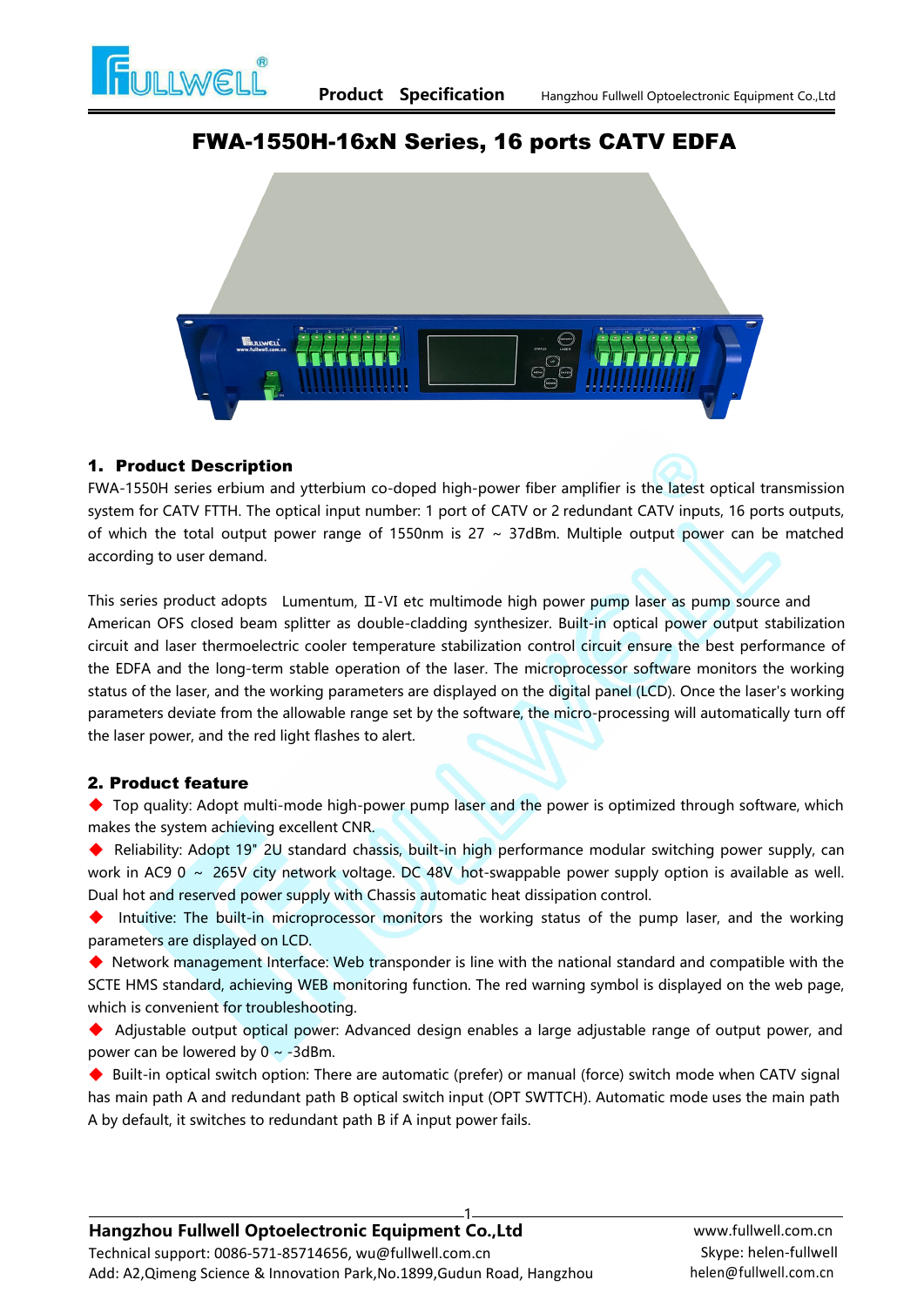

#### 3. Technical Parameters

| Items                                 |                                          | Unit           | Performance Index                                                     |  |  |
|---------------------------------------|------------------------------------------|----------------|-----------------------------------------------------------------------|--|--|
| <b>Optical Operating Wavelength</b>   |                                          | nm             | $1535 - 1565$                                                         |  |  |
| Input Optical Power Range             |                                          | dBm            | $-10$ $-$ +10                                                         |  |  |
| Noise Ratio                           |                                          | dB             | $≤$ 5.0 (0 dBm,@1550nM)                                               |  |  |
| <b>Gain Flatness</b>                  |                                          | dB             | $<$ $\pm$ 0.3                                                         |  |  |
| <b>Optical Power Output Stability</b> |                                          | dB             | $<$ $\pm$ 0.5                                                         |  |  |
| <b>Polarization Sensitivity</b>       |                                          | dB             | < 0.2                                                                 |  |  |
| Polarization Mode Dispersion          |                                          | Ps             | $0.5$                                                                 |  |  |
| Input End Pump Leakage Power          |                                          | dB             | $< 30$                                                                |  |  |
| Output End Pump Leakage Power         |                                          | dB             | $< 30$                                                                |  |  |
| Optical Input, Output Return Loss     |                                          | dB             | >45 (APC Stepped Face)                                                |  |  |
| <b>Pump Operating Number</b>          |                                          | PCs            | $2 \sim 5$                                                            |  |  |
| Rated Output Power                    |                                          | dBm            | $27 - 37$                                                             |  |  |
|                                       | Linker (IN)                              |                | SC/APC                                                                |  |  |
| Linker (OUT)                          |                                          | $\blacksquare$ | SC/APC                                                                |  |  |
|                                       | Power Supply/Consumption                 |                | AC90~265 or DC-48/20                                                  |  |  |
| <b>Operating/Storage Temperature</b>  |                                          | $\mathcal{C}$  | $-20$ ~65/-30~70                                                      |  |  |
| <b>Operating/Storage Humidity</b>     |                                          | %              | $5 - 90$                                                              |  |  |
| <b>Case Size</b>                      |                                          | mm             | $530 \times 486 \times 88$ (2U)                                       |  |  |
| <b>Network Management Connector</b>   |                                          | $\prime$       | RJ45(following national network management standard,<br>supports WEB) |  |  |
|                                       | <b>Insertion Loss</b>                    | dB             | $<$ 1                                                                 |  |  |
| Optical<br>Switch                     | <b>Harass</b>                            | dB             | $<$ -60 (isolation between A and B)                                   |  |  |
|                                       | Switch Time                              | ms             | $10$                                                                  |  |  |
|                                       | Switched Power<br><b>Threshold Range</b> | dBm            | $-5 \sim 10$                                                          |  |  |

2 **Hangzhou Fullwell Optoelectronic Equipment Co.,Ltd** Technical support: 0086-571-85714656, [wu@fullwell.com.cn](mailto:wu@fullwell.com.cn) Add: A2,Qimeng Science & Innovation Park,No.1899,Gudun Road, Hangzhou

[www.fullwell.com.cn](http://www.fullwell.com.cn/) Skype: helen-fullwel[l](mailto:helen@fullwell.com.cn) helen@fullwell.com.cn